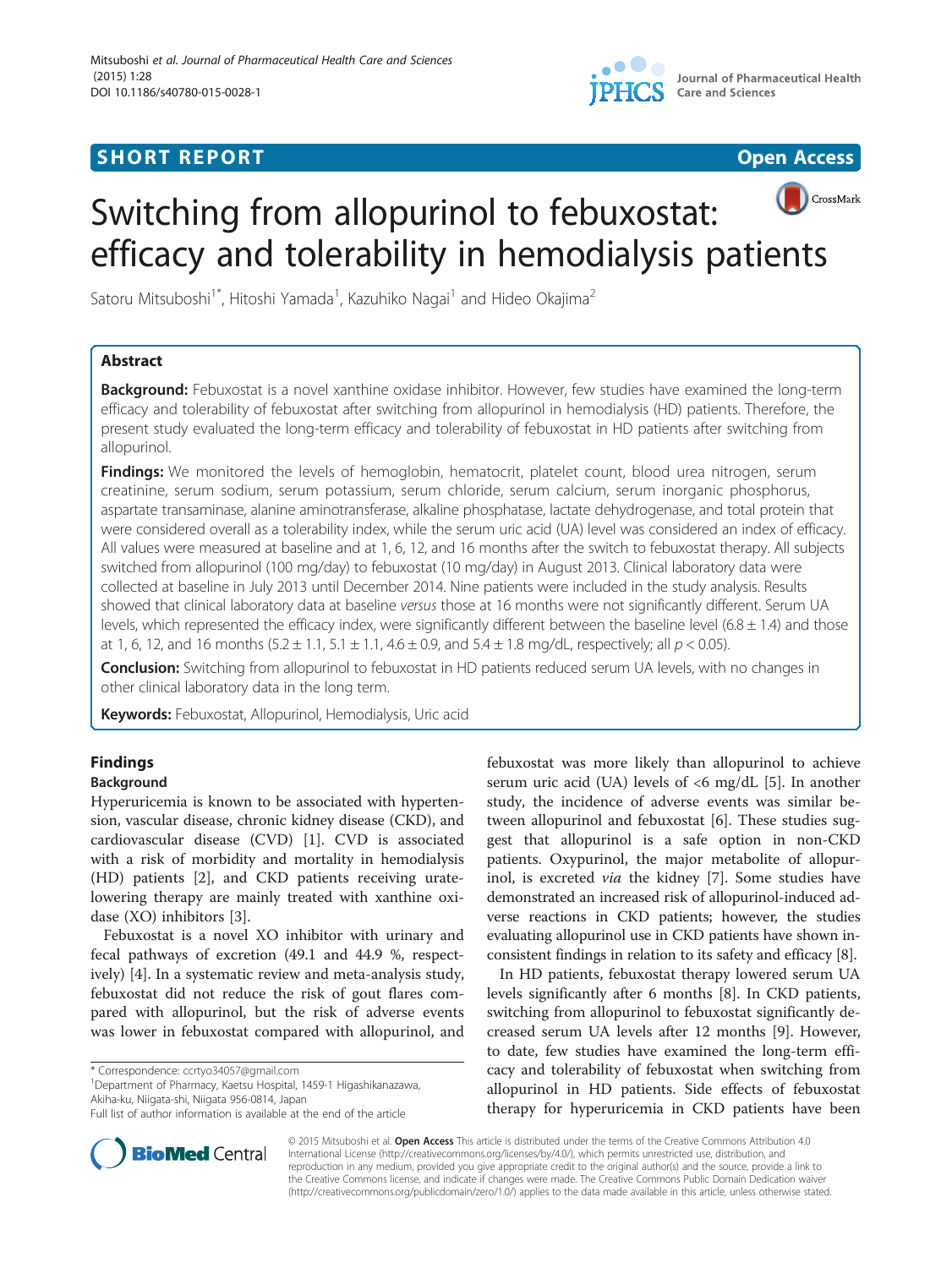reported [\[9](#page-4-0), [10](#page-4-0)], but few studies have examined the pharmacokinetics of febuxostat in HD patients [\[11\]](#page-4-0). In HD patients, we hypothesized that efficacy and toxicity may be increased because serum concentrations of febuxostat might be higher than those in non-HD patients. Therefore, in this study we evaluated the long-term efficacy and tolerability of febuxostat in HD patients after switching from allopurinol.

## Methods

We conducted this 16-month prospective observational study of HD patients who had been receiving allopurinol at a dose of 100 mg/day for over 1 year. We excluded patients who received allopurinol at a dose of 50 or 150 mg/day, because few patients had been receiving allopurinol at these doses. We evaluated liver dysfunction in patients during the study period and also excluded patients with a history of active liver disease.

All the enrolled patients switched from allopurinol at 100 mg/day to febuxostat at 10 mg/day in August 2013. Clinical laboratory data were collected in the period from July 2013 to December 2014. Blood samples were obtained via vascular access before HD sessions. The levels of hemoglobin, hematocrit, platelet count, blood urea nitrogen, serum creatinine, serum sodium, serum potassium, serum chloride, serum calcium, serum inorganic phosphorus, aspartate transaminase, alanine aminotransferase, alkaline phosphatase, lactate dehydrogenase, and total protein were assessed and were considered overall as a tolerability index, while the serum UA level representing the efficacy index was measured at baseline (July 2013) and at 1, 6, 12, and 16 months after the switch to febuxostat therapy (August 2013).

This study was performed in accordance with the Declaration of Helsinki and was approved by the Ethics Committee of Kaetsu Hospital. Written informed consent was obtained from all patients before enrollment in the study.

All data are expressed as mean ± standard deviation. Statistical analysis was performed using the paired t-test, and one-way ANOVA followed by Hsu's MCB test. Significance was set at  $p < 0.05$ . The software JMP 9 (SAS Institute Inc., Cary, NC) was used for all statistical analysis.

### Result

Twelve HD patients receiving allopurinol were considered as candidate subjects. Three patients were excluded from the study, including 2 who were receiving an allopurinol dose of 50 or 150 mg/day and 1 with a history of active liver disease. Therefore, we assessed 9 patients in this study. All 9 patients had oliguria or anuria, and there was no change in diuretic therapy. They did not receive any chronic steroid or non-steroidal antiinflammatory drugs during the study period.

Patient profiles are shown in Table 1, and patient medications are shown in Table [2](#page-2-0). Few changes to hemodialysis prescriptions were made in this study. One patient each had HD treatment time prolonged or shortened by 1 h, and the dialyzer membrane was changed for 2 patients. In regards to anti-hypertensive agents, angiotensin receptor blocker was added or withdrawn in 1 case each; calcium channel blocker was added in 1 case and withdrawn in 2; and alpha adrenergic blocker was withdrawn in 1 patient. In regards to angiotensin receptor blocker, patients had been administered azilsartan, candesartan, or olmesartan. HMG-CoA reductase inhibitor was added in 1 case. In regards to phosphate binders, lanthanum carbonate or sevelamer hydrochloride was added in 1 case each, and lanthanum carbonate was changed to sevelamer hydrochloride in 1 case. An iron agent was added in 1 case, withdrawn in 1, added and withdrawn in 6, and continued in 1 during the study period. As for potassium-binding resin, 1 patient each was administered calcium polystyrene sulfonate or sodium polystyrene sulfonate. The dose of each of the abovementioned medications was not changed during the study period. Eight patients were administered erythropoietin: the dose was increased in 4 patients, decreased in 1, and increased and decreased in 2 during the study period. All other medications were continued and their dosages were not changed during the study period.

Changes in clinical laboratory data (which represent the tolerability index) during the observation period are shown in Table [3.](#page-2-0) The tolerability index showed no

### Table 1 Patient profiles

| 9               |
|-----------------|
| $62.3 + 10.4$   |
| 1/8             |
| $59.7 \pm 14.1$ |
| $12.4 \pm 6.8$  |
|                 |
| 4               |
| 3               |
| 1               |
| 1               |
|                 |
| 9               |
| $\mathfrak{D}$  |
| 3               |
| 1               |
| 1               |
| 1               |
|                 |

Values are means ± standard deviation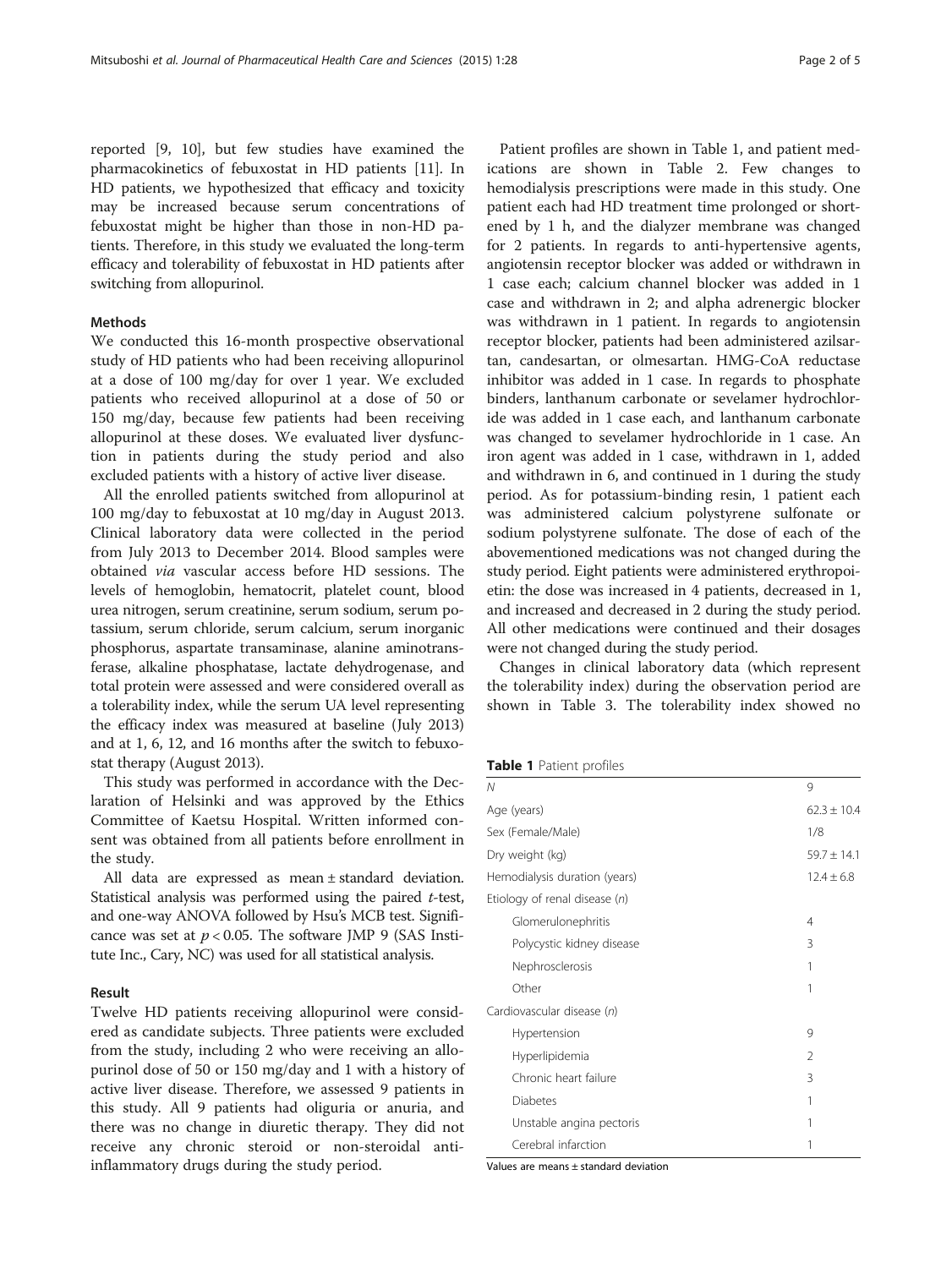| Medication                   | Start of the study End of the study |        |
|------------------------------|-------------------------------------|--------|
| Anti-hypertensive agents     |                                     |        |
| Angiotensin receptor blocker | 4, (4)                              | 4, (4) |
| Calcium channel blocker      | 5, (4)                              | 6, (4) |
| Alpha adrenergic blocker     | 2, (2)                              | 1, (1) |
| Beta blockers                | 2, (2)                              | 2, (2) |
| Loop diuretic                | 1, (1)                              | 1, (1) |
| HMG-CoA reductase inhibitors | 1, (1)                              | 2, (2) |
| Phosphate binders            |                                     |        |
| Calcium carbonate            | 7, (7)                              | 7, (7) |
| Lanthanum carbonate          | 1, (1)                              | 2, (2) |
| Sevelamer hydrochloride      | 5, (5)                              | 6, (6) |

<span id="page-2-0"></span>Table 2 Patient medications

number of medicine, (n)

statistical difference at baseline versus 16 months after the switch to febuxostat therapy.

The effect of switching from allopurinol to febuxostat on serum UA levels is shown in Fig. 1. The serum UA level was significantly higher at baseline  $(6.8 \pm 1.4)$  than at 1, 6, 12, and 16 months, respectively  $(5.2 \pm 1.1, 5.1 \pm 1.1,$ 4.6 ± 0.9, and  $5.4 \pm 1.8$  mg/dL, respectively; all  $p < 0.05$ ). Serum UA levels < 6 mg/dL were noted in 3 patients (33.3 %) at baseline and in 6 patients (66.7 %) at 16 months. Febuxostat dosage was reduced to 5 mg/day from 10 mg/day at 12 months in 1 patient because serum UA level before HD sessions had decreased to 4.4 mg/dL from 5.7 mg/dL. Febuxostat dosage was not changed in other patients during the study period. None of the



patients withdrew from this study because of side effects or allergic reactions.

### Discussion

Our study revealed that switching from allopurinol to febuxostat in HD patients reduced serum UA levels, with no changes in other clinical laboratory data. As shown in Fig. 1, serum UA levels were  $6.8 \pm 1.4$  and  $5.4 \pm 1.8$  mg/dL at baseline and at 16 months after the start of the study, respectively, with levels < 6 mg/dL noted in 3 patients (33.3 %) and 6 patients (66.7 %) at these times, respectively. In the previous study by Akimoto et al. [[8\]](#page-4-0), febuxostat was shown to lower serum UA levels significantly from 1 month to 6 months after initiation of the treatment in HD patients, and serum UA levels < 6 mg/dL were achieved in 82.3 % of patients after 6 months of therapy. In the other study by Tsuruta et al. [[9\]](#page-4-0) in which CKD (non-HD) patients switched from allopurinol to

Table 3 Changes in clinical laboratory data during the observation period

|                                             | Baseline         | Follow-up period (months) |                   |                  |       |
|---------------------------------------------|------------------|---------------------------|-------------------|------------------|-------|
|                                             |                  | 6                         | $12 \overline{ }$ | 16               | $p^*$ |
| Hemoglobin (g/dL)                           | $10.9 \pm 0.8$   | $10.7 \pm 0.9$            | $10.3 \pm 0.8$    | $10.4 \pm 0.7$   | 0.23  |
| Hematocrit (%)                              | $32.6 \pm 2.2$   | $32.5 \pm 2.8$            | $30.9 \pm 1.9$    | $31.7 \pm 2.6$   | 0.47  |
| Platelet count $(x10^4 \text{ cells/mm}^3)$ | $13.6 \pm 5.7$   | $14.7 \pm 6.4$            | $14.1 \pm 5.5$    | $13.8 \pm 5.4$   | 0.71  |
| Blood urea nitrogen (mg/dL)                 | $65.9 \pm 13.6$  | $66.0 \pm 11.3$           | $57.5 \pm 9.3$    | $66.3 \pm 12.3$  | 0.94  |
| Serum creatinine (mg/dL)                    | $13.1 \pm 2.5$   | $12.8 \pm 2.0$            | $12.3 \pm 1.9$    | $12.4 \pm 2.1$   | 0.14  |
| Serum sodium (mEq/L)                        | $137.1 \pm 1.8$  | $138.1 \pm 2.0$           | $138.8 \pm 1.4$   | $138.2 \pm 2.3$  | 0.13  |
| Serum potassium (mEq/L)                     | $5.6 \pm 0.5$    | $5.2 \pm 0.5$             | $5.1 \pm 0.5$     | $5.7 \pm 0.5$    | 0.40  |
| Serum chloride (mEq/L)                      | $107.6 \pm 2.1$  | $106.8 \pm 2.9$           | $109.1 \pm 2.2$   | $108.4 \pm 1.8$  | 0.35  |
| Serum calcium (mEg/L)                       | $8.6 \pm 0.3$    | $8.5 \pm 0.5$             | $8.6 \pm 0.4$     | $8.6 \pm 0.6$    | 0.81  |
| Serum inorganic phosphorus (mEq/L)          | $4.5 \pm 0.6$    | $4.9 \pm 0.9$             | $4.3 \pm 0.8$     | $5.0 \pm 1.0$    | 0.27  |
| Aspartate transaminase (U/L)                | $10.2 \pm 3.2$   | $11.3 \pm 4.4$            | $9.2 \pm 3.2$     | $12.8 \pm 5.4$   | 0.21  |
| Alanine aminotransferase (U/L)              | $10.4 \pm 3.0$   | $10.2 \pm 3.3$            | $9.8 \pm 4.5$     | $11.7 \pm 4.7$   | 0.54  |
| Alkaline phosphatase (U/L)                  | $196.6 \pm 53.6$ | $217.6 \pm 82.6$          | $198.0 \pm 48.0$  | $222.3 \pm 67.1$ | 0.09  |
| Lactate dehydrogenase (U/L)                 | $155.2 \pm 27.1$ | $157.6 \pm 29.5$          | $165.8 \pm 23.3$  | $165.3 \pm 23.1$ | 0.30  |
| Total protein (g/dL)                        | $5.9 \pm 0.2$    | $6.0 \pm 0.4$             | $5.9 \pm 0.4$     | $5.9 \pm 0.3$    | 0.63  |

Values are means ± standard deviation

 $*p$  < 0.05 between baseline and 16 months, paired t-test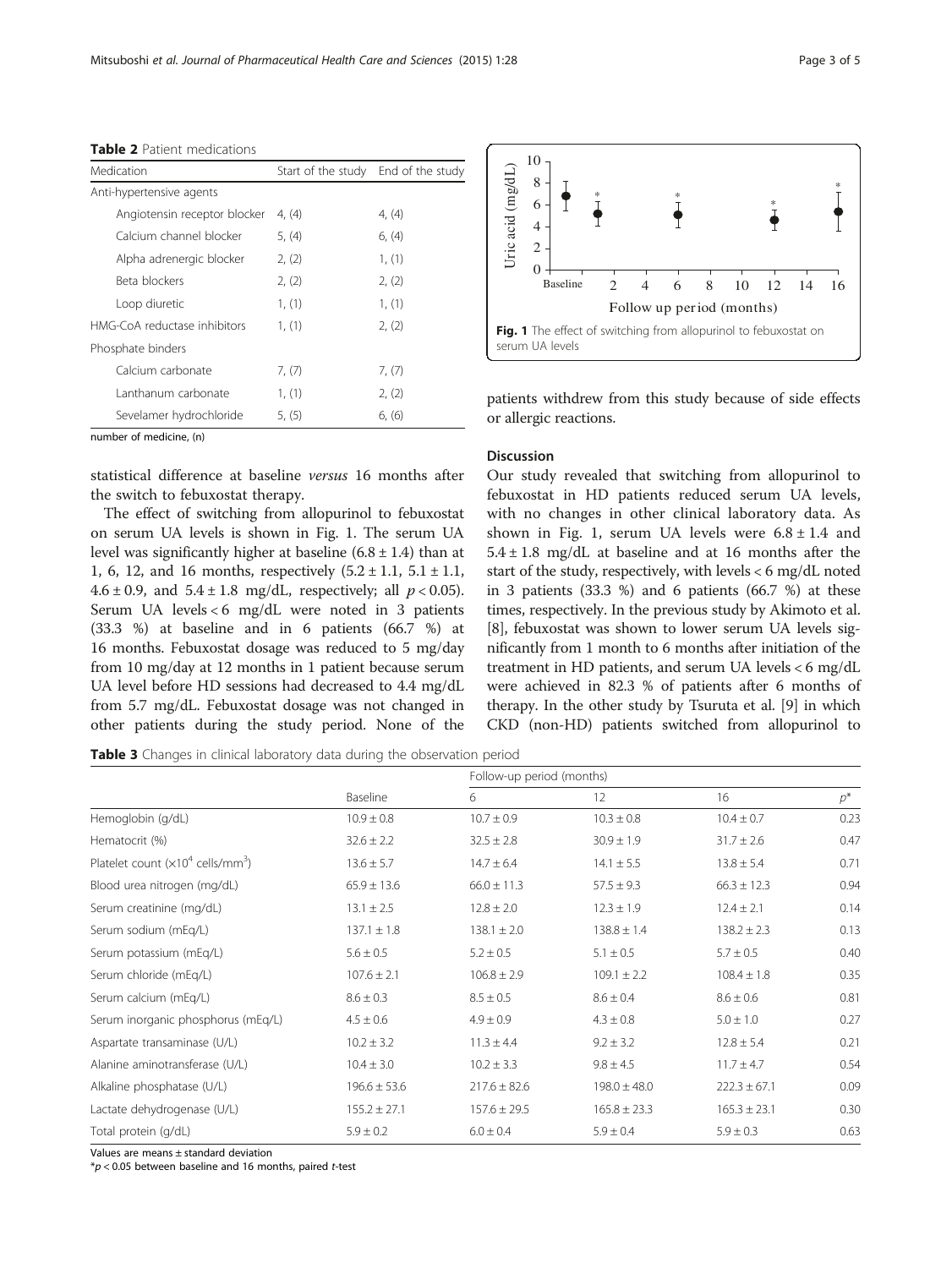<span id="page-3-0"></span>febuxostat therapy, serum UA levels were  $6.2 \pm 0.9$  mg/dL and  $5.7 \pm 1.2$  mg/dL at 3 months before and 12 months after the switch, respectively; serum UA levels < 6 mg/dL were achieved in 45.1 and 68.6 % of patients at these times after the switch, respectively. Shoji et al. reported that serum urate concentrations  $<$  6 mg/dl reduced the frequency of or prevented gout attacks [[12](#page-4-0)]. The efficacy of febuxostat in our study was similar; febuxostat therapy may also reduce the risk of gout attacks in HD patients. Moreover, this efficacy was maintained until 16 months after the switch in therapy. In the present study, all patients began treatment with febuxostat at a dose of 10 mg/ day, switching from an allopurinol dose of 100 mg/day. We considered the febuxostat dosage was an appropriate starting dose given that the majority of the HD patients in the study by Akimoto et al. [\[8](#page-4-0)] were treated with 10 mg of febuxostat and their serum UA levels decreased significantly from baseline values.

As shown in Table [3,](#page-2-0) clinical laboratory data (i.e., the tolerability index) showed no significant changes during the period from baseline to 16 months after the switch to febuxostat therapy. Similarly, in the study by Akimoto et al. [[8\]](#page-4-0), clinical laboratory data (representing the tolerability index) also showed no significant changes from baseline to 6 months after the start of the study. Febuxostat tolerability in our study was therefore similar, but was continued over 16 months. We consider that febuxostat is a safer therapy than allopurinol in CKD patients since some studies have demonstrated they have an increased risk of allopurinol-induced adverse reactions [\[3](#page-4-0)]. On the other hand, febuxostat therapy for hyperuricemia in CKD patients has been reported to cause acute neutropenia [[10\]](#page-4-0) and liver dysfunction [[9\]](#page-4-0); therefore, it is important to monitor for these side effects in CKD patients receiving febuxostat therapy.

Losartan, an angiotensin receptor blocker, has been shown to increase urinary UA excretion and lower serum UA levels [[13\]](#page-4-0), although this effect has not been observed with other angiotensin receptor blockers. Patients were not administered losartan in the present study. Sevelamer hydrochloride, which is a phosphate binder, was found to be associated with a significant reduction in serum UA levels [\[14](#page-4-0)], and it was added or withdrawn in 1 case each in the present study. Therefore, we consider that angiotensin receptor blockers do not affect serum UA levels but that sevelamer hydrochloride may affect them. Iron agents and erythropoietin dosages were changed, but the levels of hemoglobin did not differ significantly during the study period.

Blood pressure was not examined in this study; however, anti-hypertensive agents were added in 2 cases and withdrawn in 4. Few studies have examined the effect of febuxostat therapy on blood pressure in HD patients [\[8](#page-4-0)].

Based on our results, febuxostat therapy may have little effect on blood pressure in HD patients.

Our study has certain limitations. These include the small sample size, lack of a control group, and few female patients. Also, urate-lowering therapy in HD patients has many potential confounders. In a previous study, higher uric acid concentrations were associated with a lower mortality among HD patients; higher uric acid concentration is a known marker of better nutritional status in this population [[15](#page-4-0)]. Therefore, uratelowering therapy in HD patients should be the subject of further investigation. In addition, the serum concentration of febuxostat in our HD patients was not assessed. To date, few studies have examined the pharmacokinetics of febuxostat in HD patients [\[11\]](#page-4-0). Febuxostat Tmax and Cmax were not affected by CLcr; however,  $AUC_{24}$ was significantly associated with CLcr. In HD patients, we consider that efficacy and toxicity may be increased because serum concentrations of febuxostat may be higher than those in non-HD patients. Therefore, when febuxostat is administered to them, it is important to consider that serum concentrations of febuxostat may be higher than those in non-HD patients.

Overall, our results indicate that switching from allopurinol to febuxostat in HD patients at a starting dose of 10 mg/day can reduce serum UA levels, with no changes in other clinical laboratory data over the long term.

#### Abbreviations

CKD: chronic kidney disease; CVD: cardiovascular disease; HD: hemodialysis; XO: xanthine oxidase; UA: uric acid.

#### Competing interests

The authors declare that they have no competing interests.

#### Authors' contributions

SM conceived the study, conducted the statistical analysis, and wrote the manuscript. HY and KN performed data analysis and critical review of manuscript. HO contributed to the study design and critical review of manuscript. All authors read and approved the final manuscript.

#### Acknowledgements

The authors thank the staff and participants in this study.

#### Author details

1 Department of Pharmacy, Kaetsu Hospital, 1459-1 Higashikanazawa, Akiha-ku, Niigata-shi, Niigata 956-0814, Japan. <sup>2</sup>Department of Internal Medicine, Kaetsu Hospital, 1459-1 Higashikanazawa, Akiha-ku, Niigata-shi, Niigata 956-0814, Japan.

#### Received: 8 May 2015 Accepted: 21 September 2015 Published online: 06 October 2015

#### References

- 1. Johnson RJ, Kang DH, Feig D, Kivlighn S, Kanellis J, Watanabe S, et al. Is there a pathogenetic role for uric acid in hypertension and cardiovascular and renal disease? Hypertension. 2003;41:1183–90.
- 2. Cheung AK, Sarnak MJ, Yan G, Berkoben M, Heyka R, Kaufman A, et al. HEMO Study Group Cardiac disease in maintenance hemodialysis patients: result of the HEMO study. Kidney Int. 2004;65:2380–9.